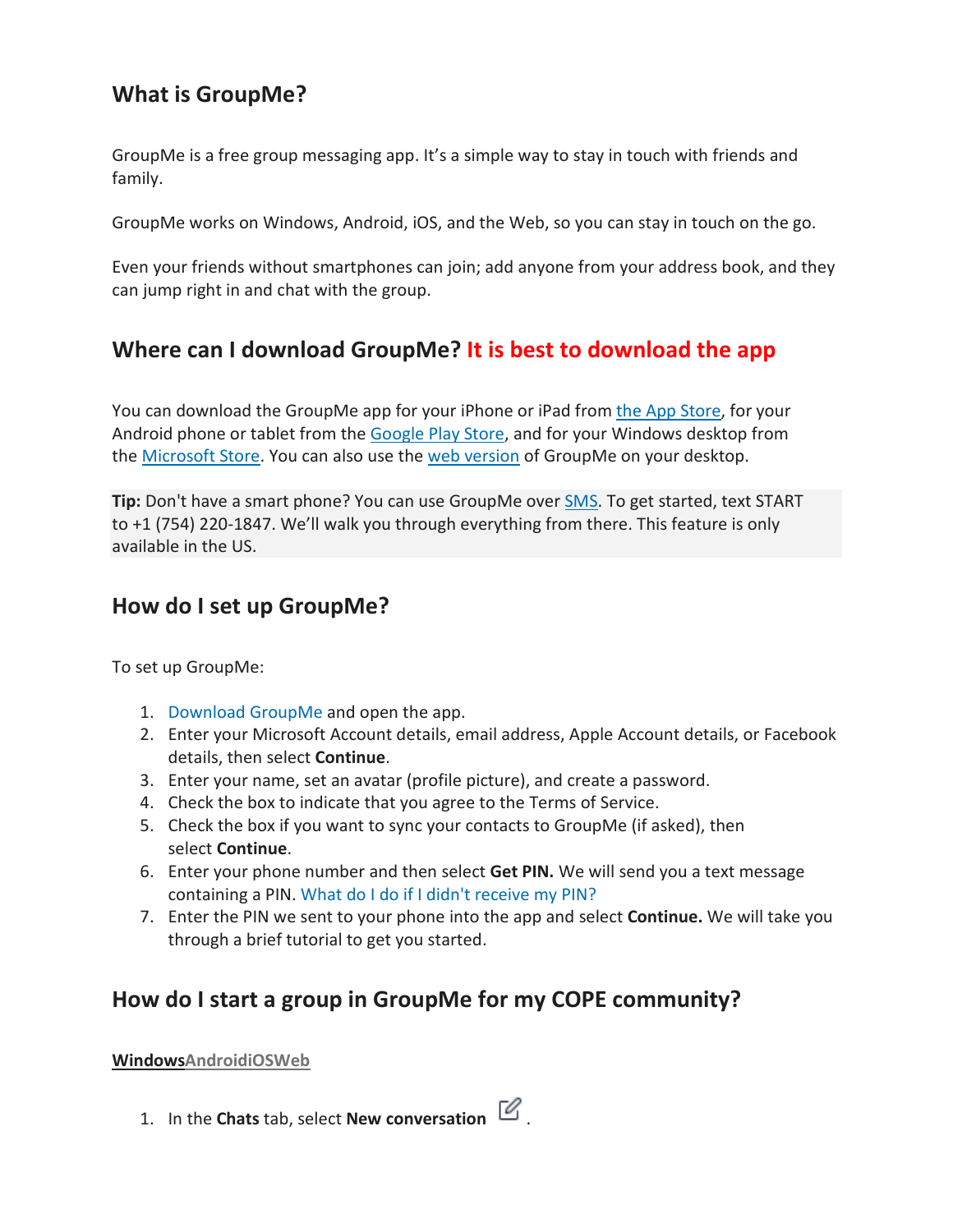2. Select **Start Group**  $\frac{25}{3}$ , then enter the new group name and add a

group **avatar** (profile picture), then select the **arrow**  $\rightarrow$ .

- 3. To add members, type their name, email, or phone number, or scroll through your current GroupMe contacts.
- 4. Select the **checkmark** to create your group.

**How do I join or rejoin an existing group in GroupMe? For the COPE Leadership Group you will be added to the group and notified via email of this. You should see this group when you open the app. If you don't, contact COPE NoSoCo.** 

#### **To join a group**

You must be invited into a group. Anyone who is a member of the group can add you to the group from the app, or they can send you a [share link.](https://support.microsoft.com/en-us/office/how-do-i-create-a-share-link-in-groupme-47ded1b7-e92d-4620-b3ff-b3d3740db761) Or you will have gotten a text from me in the GroupMe app.

**Note:** If the group admin has enabled Request to join, you might need to [request access to the](https://support.microsoft.com/en-us/office/what-is-request-to-join-in-groupme-and-how-can-i-use-it-af8debf2-d897-4b04-83ae-73ad77960605)  [group.](https://support.microsoft.com/en-us/office/what-is-request-to-join-in-groupme-and-how-can-i-use-it-af8debf2-d897-4b04-83ae-73ad77960605)

#### **To rejoin a group**

If you left the group and want to rejoin:

- 1. Select the **Open Navigation**  $\equiv$  menu.
- 2. Select the **Archive** button.
- 3. Select the **Chats You Left** tab.
- 4. Select the group you left, then select **Rejoin** (**Rejoin Group** on Desktop) to be added back to that group.

**Important:** If you were removed from the group, only users within the group can [add you back](https://support.microsoft.com/en-us/office/how-do-i-add-or-remove-members-in-a-group-in-groupme-a54ddfa5-f59e-4957-94c4-f87c6b552cbf)  [in.](https://support.microsoft.com/en-us/office/how-do-i-add-or-remove-members-in-a-group-in-groupme-a54ddfa5-f59e-4957-94c4-f87c6b552cbf)

# **How do I add or remove members in a group in GroupMe?**

In GroupMe you can add or remove members in your existing groups.

**Note:** If the group is closed, and you are not the creator, you won't be able to add or remove members. Learn more about [Closed Groups.](https://support.microsoft.com/en-us/office/what-are-closed-groups-in-groupme-40d97b12-229e-4d7e-b120-585e7c547d84)

#### **[WindowsAndroidiOSWeb](javascript:)**

**Adding a member to an existing group in GroupMe Note: if you want to add a Community Leader to the Leadership GroupMe please contact COPE NoSoCo.**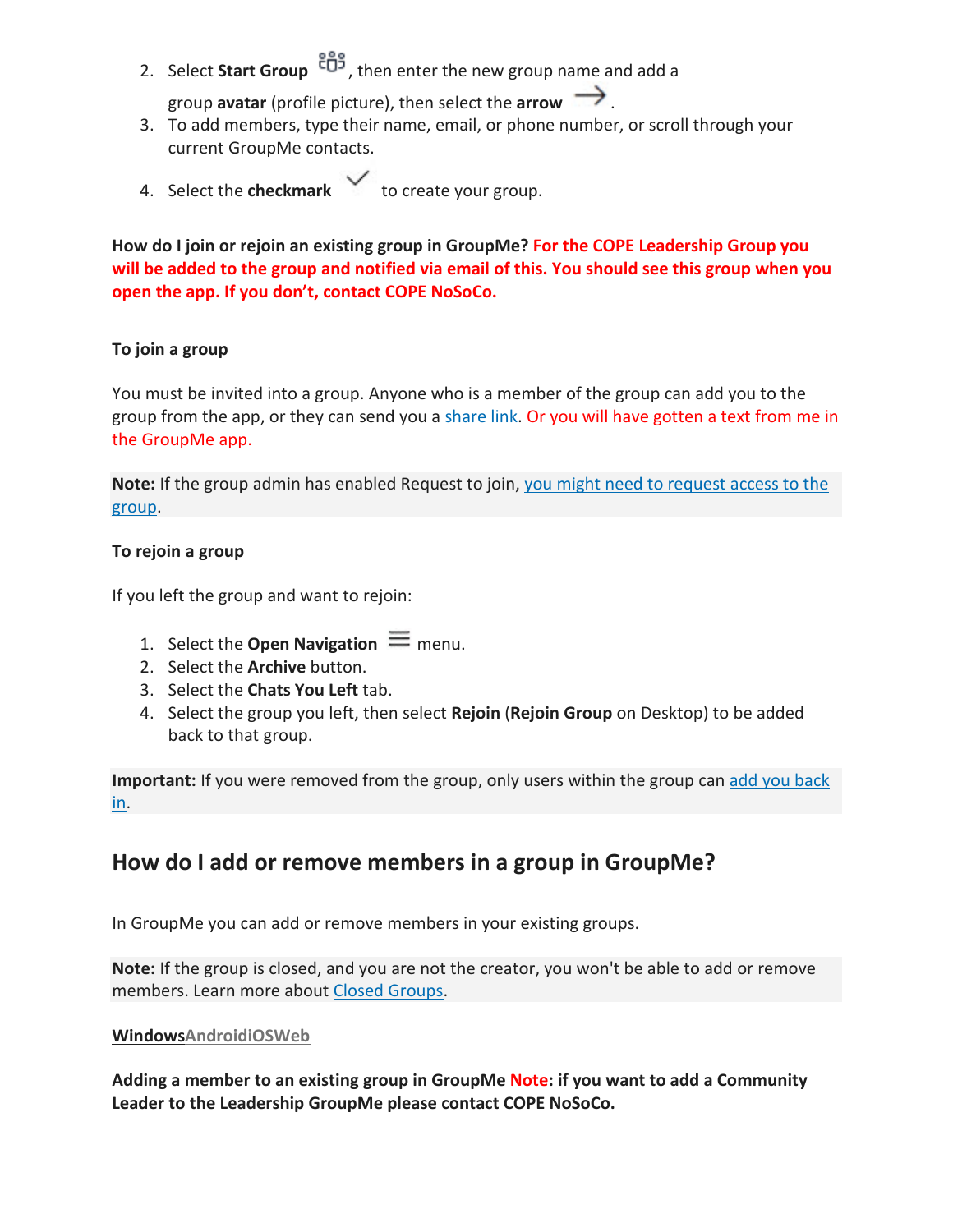- 1. In the group chat you want to add people to, select the group's **avatar** (profile picture), then select **Members** εຶປີ້
- 2. Select **Add members**  $\pm$ , then search for the people you want to add by typing in their name, email, or cell phone number. Note: it is most likely you are using GroupMe to communicate during an emergency therefore you will want to use a cellphone number not email. There may be exceptions for those who do not have a cellphone or may need to be contacted in a different way.
- 3. Select the person's name to add them to the group, then select the **checkmark** .

**Tip:** If you have any issues trying to add someone, you can also send the person a [share](https://support.microsoft.com/en-us/office/how-do-i-create-a-share-link-in-groupme-47ded1b7-e92d-4620-b3ff-b3d3740db761) link to join the group.

### **Removing a member from a group in GroupMe**

- 1. In the group you want to remove people, select the group's **avatar** (profile picture), then select **Members** .
- 2. Select the person you want to remove, select **Remove from group**, then select **Remove** again to confirm.
- 3. You can also remove multiple members at one time by selecting **See more and** select **Remove members**, then check the members you want to remove and select **Remove**.

**Note:** When you remove a user, they will not be able to re-join the group unless someone in the group invites them back in with a [share](https://support.microsoft.com/en-us/office/how-do-i-create-a-share-link-in-groupme-47ded1b7-e92d-4620-b3ff-b3d3740db761) link to join the group.

# **How do I create a share link in GroupMe?**

A share link is an easy way for you to invite people to join your group. You can send a share link via email, text message (SMS), Facebook, Twitter and more.

**Important:** If you don't have the share option, the group owner may have disabled sharing for that chat.

#### **On Mobile and Desktop:**

1. Select the chat you'd like to share, and then select the group's **avatar** (profile picture) in the top right corner.

**Note:** On iPad, simply select **Settings** at the top of your group.

- 2. Select **Settings** .
- 3. Select to share:
	- **Share Link** (Windows)
	- **Share Group** (iOS)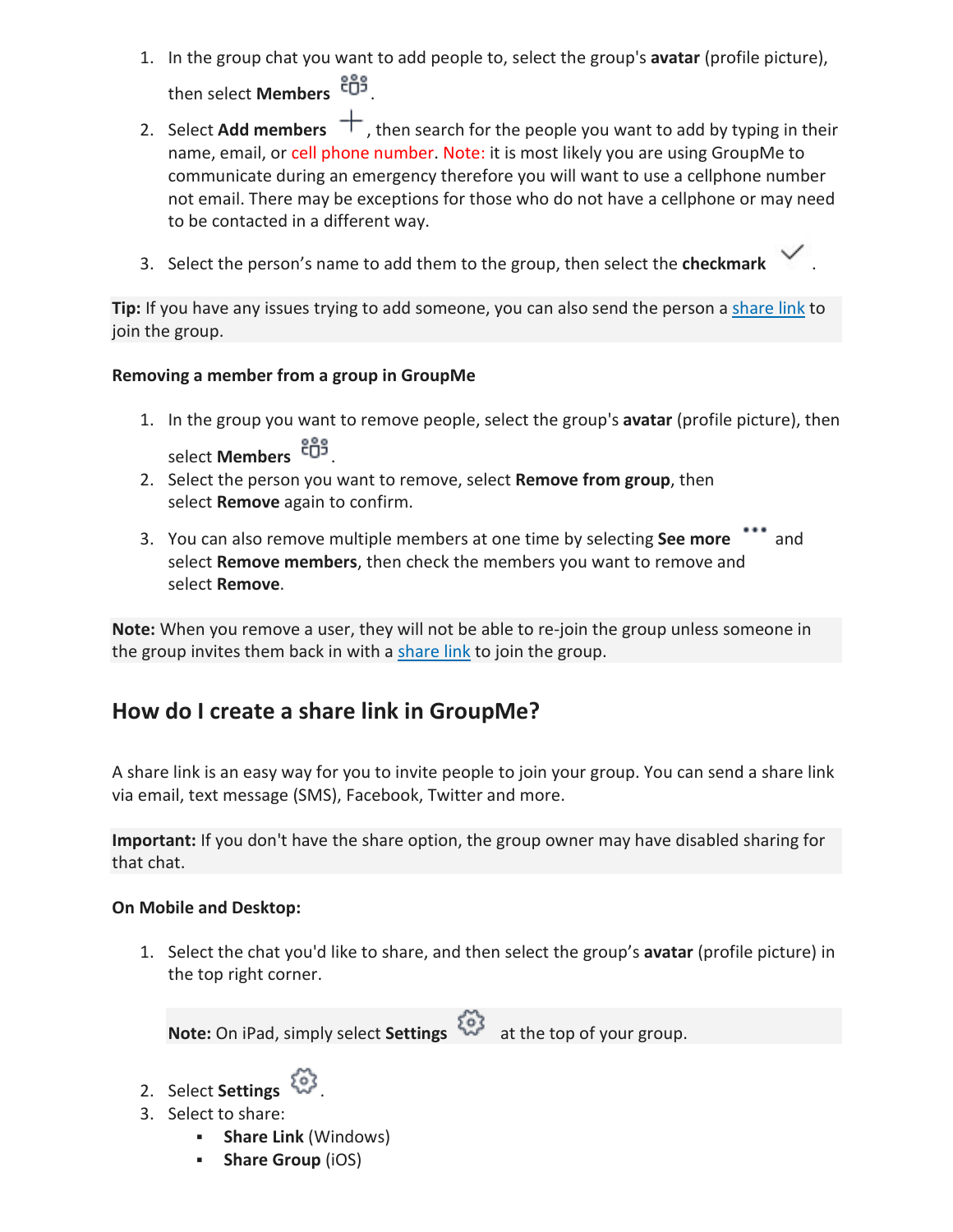- **Share** (Android)
- 4. A list of shareable places appears on your screen. Choose where you'd like to share the link.

**Note:** You can also select **Show QR Code** or **Display QR Code** for your friend to scan and join the group.

回回

### **On Web:**

- 1. Select the chat you'd like to share, and then select the group's **avatar** (profile picture).
- 2. Copy the **Group Sharing** link or **Display QR Code 回** ...

Once you send the link, anyone who receives it can join the group. Remember, the current group limit is 5,000 members.

# **What are Closed Groups in GroupMe?**

When creating a group, you have the option of making a group open or closed.

- **Closed Group**: Only the group creator can add or remove people, change the group name, avatar, and topic. Non-owners will not have the membership and group settings options available to them on the group member page.
- **Open Group**: All members can add or remove people, change the group name, avatar, and topic. However, only the group creator can enable sharing and deleting the group.

### **Change a group's settings to Closed or Open**

Your current group chats can be changed to closed or open from the group settings.

- 1. Go to the group chat.
- 2. Select the group's **avatar** (group picture).
- 3. Select **Settings** .

**Note:** On iPad, tap **Settings** from the top of the screen.

4. Switch **Closed Group** on or off.

### **Controlling former group members**

Group owners in Closed Groups have an additional layer of control to block or unblock members:

1. Go to the group chat.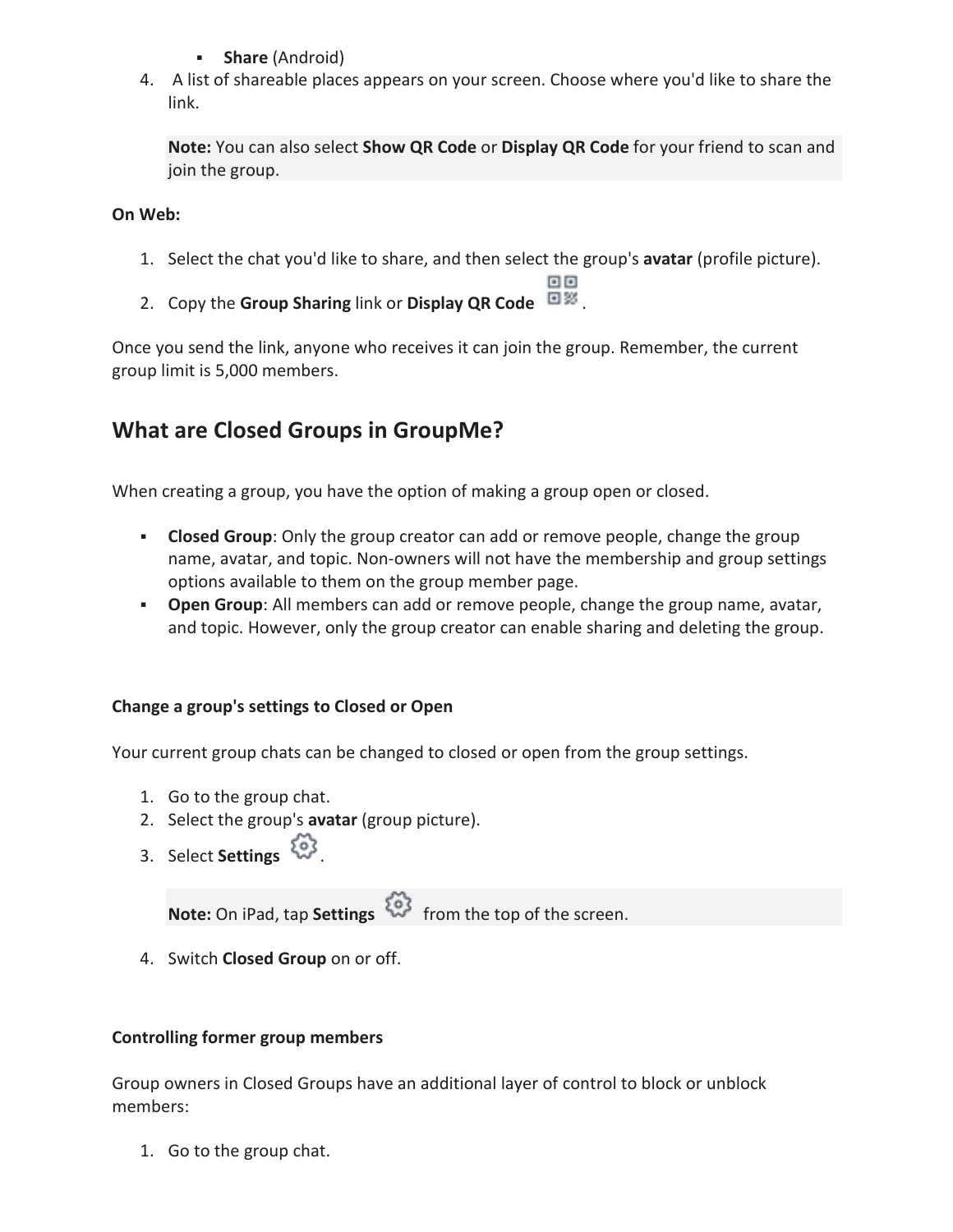- 2. Select the group's **avatar** (group picture).
- 3. Select **Members**, select the **Former** tab.

**Note:** On iPad, tap **Members** from the top of the screen.

4. From the dropdown, select **Members Who Left**, then select **Block** next to each former member's name to ban them from re-entering the group.

**Note:** The **Banned Members** and the **Removed Members** list shows previously banned or removed members. To unblock them, select **Unblock** or **Add to group** next to their name in the appropriate list.

## **What if you need to Direct Message someone in GroupMe? Important:**

**you will want to direct message someone if the information you are sharing only pertains to you and one other person in the group. Use this to spare the whole group from a conversation between you and one other person.** 

Sending a Direct Message (DM) allows you to send a private message to another GroupMe user.

#### **To send a DM:**

- 1. From your chats, select **new chat** , then **Start** or **Send Direct Message**.
- 2. Type the name, phone number, or email address of the person you want to message, or select that person from the list.
- 3. Type the message and send.

#### **You can also send a DM from a group:**

- 1. Select the group's **avatar** (profile picture).
- 2. Select **Members** .
- 3. Select the person's **avatar** (profile picture) that you want to DM, then select **direct message**. You'll be redirected to a private chat with this user.

**Note:** SMS users are not able to participate in Direct Messages.

# **Click on the heart symbol to "like" or acknowledge a text instead of replying "thanks" etc. Do what you can to keep texts to a minimum.**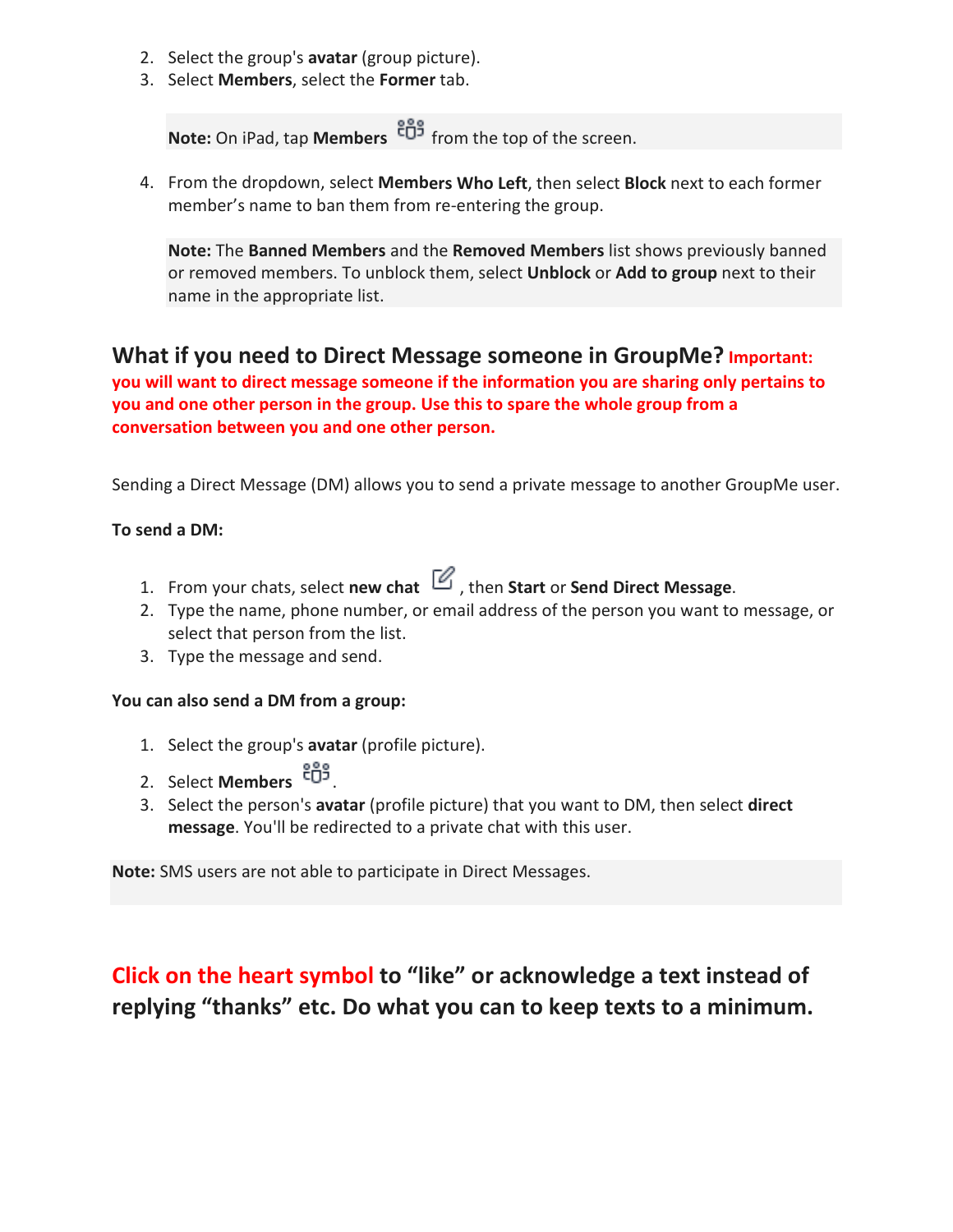# **How do I delete or hide individual messages in GroupMe?**

You can delete or hide a message or image you've sent in a GroupMe chat.

#### **To delete a message:**

**Tip:** You have 60 minutes to delete a message after you've sent it in a GroupMe chat.

- 1. Select the chat you want to delete the message from.
- 2. Find the message you want to delete, then tap and hold on the message or click the three dots next to the message.
- 3. Select **Delete**, then select **Delete** again. The message will be removed for everyone and a notification will show in the chat that the message was deleted.

#### **To hide a message:**

- 1. Select the chat you want to edit.
- 2. Find the message you want to hide, then tap and hold or right-click that message.
- 3. Select **Hide** or **Hide Message**.

#### **To show hidden messages:**

- 1. Select the group or personal **avatar** (profile picture).
- 2. Select **Settings** .

**Note:** On iPad, simply select **Settings** at the top of the group.

3. Select **Unhide hidden messages.**

Signing out and signing back in will also unhide all hidden messages.

**Note:** You cannot hide messages on GroupMe on the Web.

## **How can I reinstall GroupMe?**

If you're having issues with GroupMe on your mobile device or computer, you can uninstall and reinstall it.

- 1. Uninstall GroupMe from your device:
	- [Uninstall an iPhone/iPad app](https://support.apple.com/HT207618)
	- [Uninstall an Android app](https://support.google.com/googleplay/answer/2521768)
	- [Uninstall a Windows app](https://support.microsoft.com/en-us/windows/uninstall-or-remove-apps-and-programs-in-windows-10-4b55f974-2cc6-2d2b-d092-5905080eaf98)
- 2. Download and install the GroupMe app for your device:
	- [Get GroupMe for iPhone/iPad](https://apps.apple.com/app/groupme/id392796698)
	- [Get GroupMe for Android](https://play.google.com/store/apps/details?id=com.groupme.android)
	- [Get GroupMe for Windows](https://www.microsoft.com/p/groupme/9nblggh5z4f2)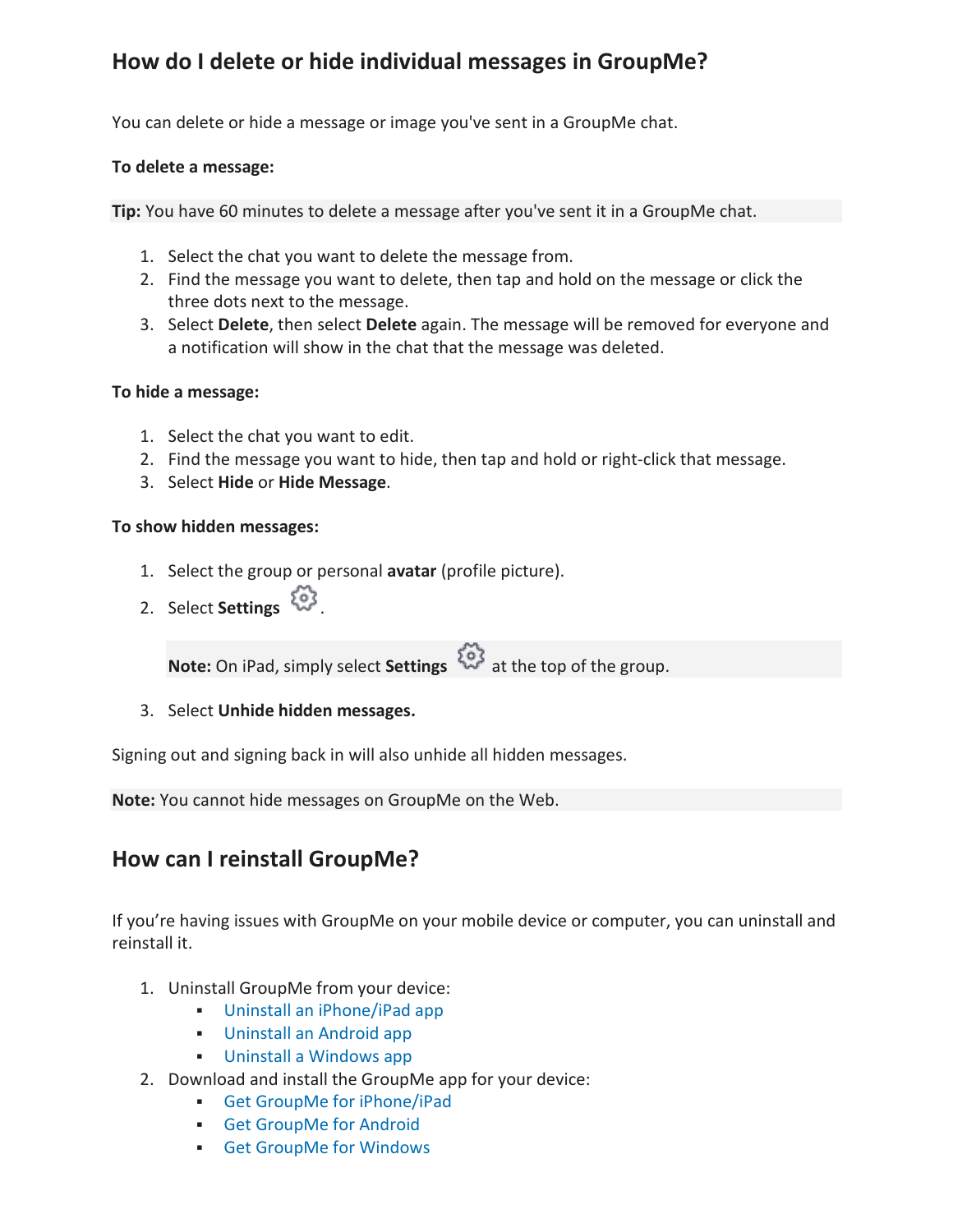3. Open the app and [sign in to GroupMe.](https://support.microsoft.com/en-us/office/how-do-i-set-up-groupme-c1a4b366-bfe0-4591-a6b9-8f0e5f5372d1)

If you still have issues with GroupMe on your device, you [can use GroupMe on the Web.](https://web.groupme.com/)

#### **Unlikely you will use: How do I sync my contacts in GroupMe?**

When you first open the mobile GroupMe app, you are asked if you would like to sync your contacts. If you opted not to sync your contacts, you can sync at any time from GroupMe's **Settings** menu.

1. Select the **Open Navigation**  $\equiv$  menu.

**Note:** On iPad, if you don't have the **Open Navigation**  $\equiv$  menu, select **Chat** at the top of the screen.

- 2. Select **Settings** .
- 3. Scroll to **Contacts** and switch **Sync Contacts** (**Sync contacts to server** on mobile) to on.

**Note:** You can't sync your contacts if you're using GroupMe on the web.

## **How do I change a group's owner in GroupMe?**

If you created a group and you want to either leave it or give control of the group to another member, you can do so. Only the current owner of the group can change the group's owner – other group members don't have the ability to do this.

#### **[WindowsAndroidiOSWeb](javascript:)**

- 1. Select the group you created or own, then select the group **avatar** (profile picture).
- 2. Select **Settings** , then select **Change Owner**.

**Note:** Make sure that the new owner is already a member of the group.

3. Choose a new owner from the group's member list, then select **Yes** to confirm the ownership change.

**Important:** Keep in mind that once you've changed the group's owner, you can't undo it.

4. You'll receive a confirmation of the ownership change. Select **Ok** to dismiss the confirmation.

## **How do I leave or end a group in GroupMe?**

In GroupMe, you can either leave a group you were invited to or end a group chat that you created. If you leave a group, you can [rejoin the group](https://support.microsoft.com/en-us/office/how-do-i-join-or-rejoin-an-existing-group-in-groupme-1605b30a-8875-47fe-b027-7d85b62f5699) at any time.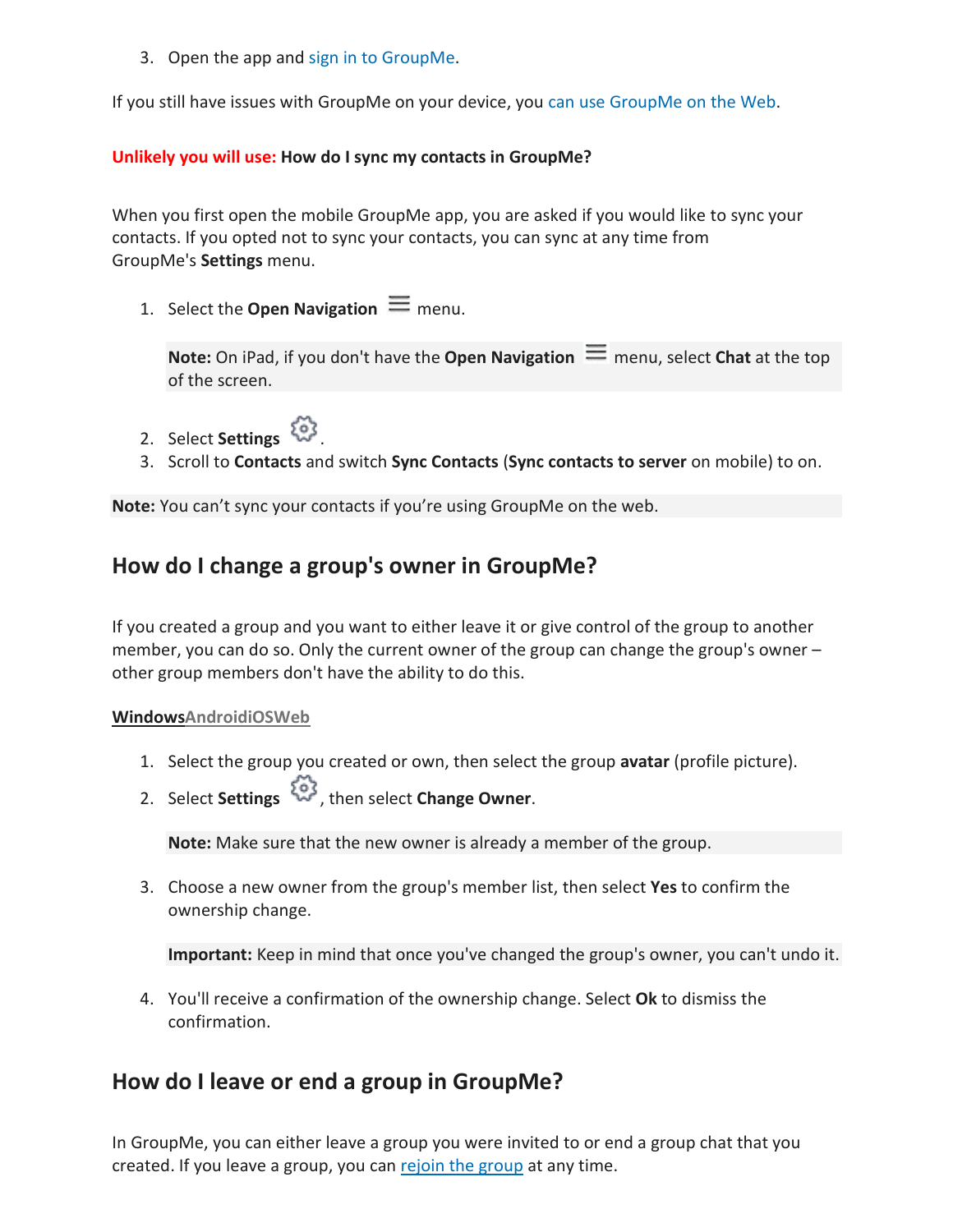#### **To leave or end the group:**

- 1. Select the group you want to leave or end.
- 2. Select the group's **avatar** (profile picture), then select **Settings** .

**Note:** On iPad, tap **Settings** at the top of the screen.

3. Scroll down and select **Leave Group** or **End Group**, then select the option to confirm.

**Important:** If you select **End Group,** you will delete the group entirely. To avoid this, you can [transfer the group's ownership](https://support.microsoft.com/en-us/office/how-do-i-transfer-ownership-of-a-group-in-groupme-8c1404d9-cf61-433e-9488-ee4427c4fdaf) to someone else first.

## **Advanced: What is iBeacon in GroupMe?**

With iBeacon, you can add other users to a group easily if they're close by. Make sure your Bluetooth is enabled.

This is a great way to start a new group with people you're physically near, but may not be in your GroupMe contacts already!

#### **To start a new group and use iBeacon to add members:**

- 1. Select **New Chat**  $\mathbb{C}$
- 2. Select **Start Group**  $\frac{25}{100}$ , then choose the new group name and group avatar.
- 3. To add members using iBeacon, tap **Find GroupMe Users**. If you haven't previously shared your location with GroupMe, GroupMe will ask for permission to use your location.

**Note:** If you want to change permission settings after creating a group, go to **Settings** > **Privacy** > **Location Services**.

- 4. Select the individual close to you that you want to add to the chat.
- 5. Select **Done** at the bottom right corner to create your group.

#### **To add new members to an existing group using iBeacon:**

- 1. Select a group chat.
- 2. Tap the group avatar and select **Members** 记号

**Note:** On an iPad, **Members**  $\frac{e^{2}}{2}$  is at the top of your group.

3. Tap **Add members**.